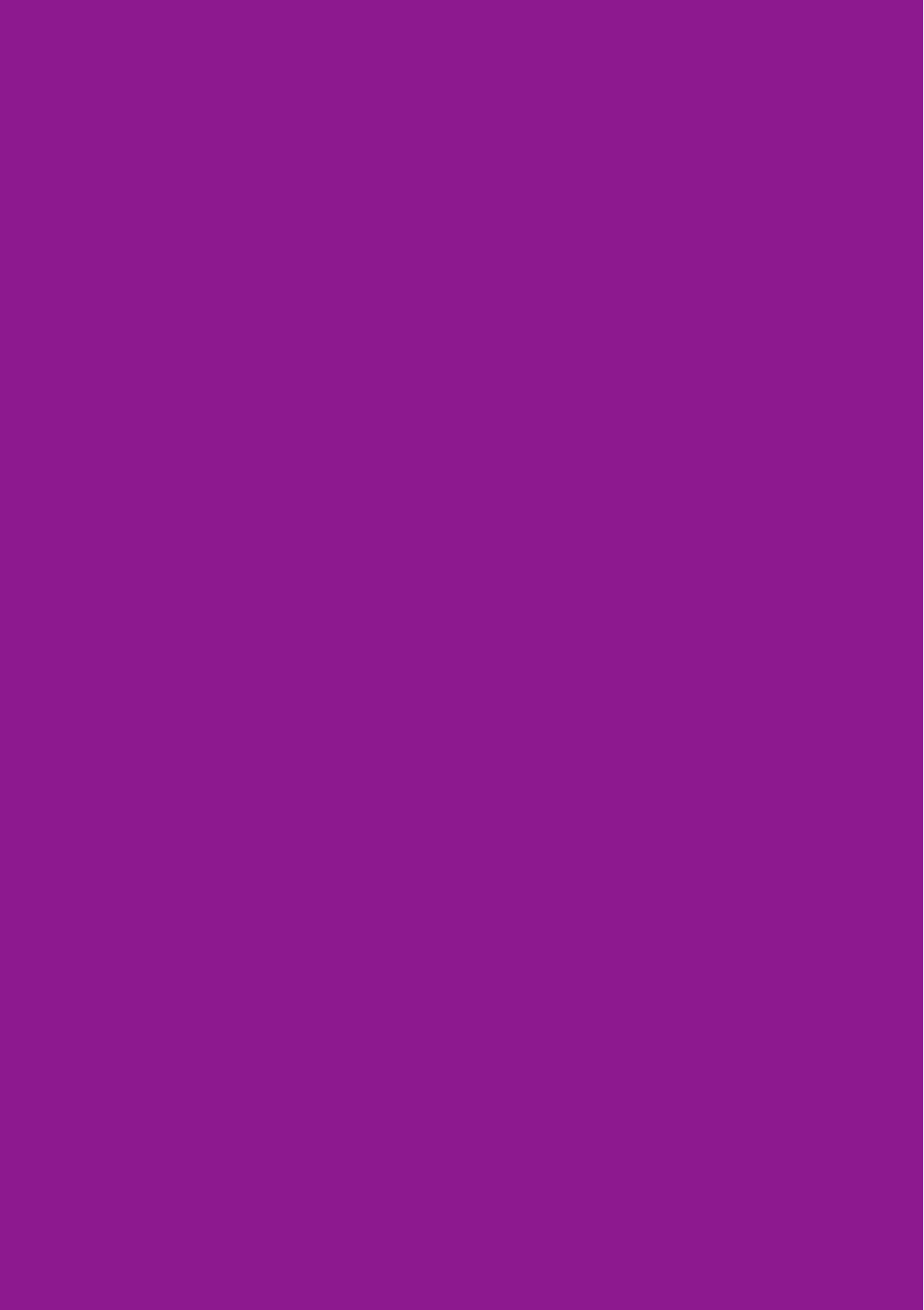# NSW Education Program on Female Genital Mutilation

The NSW Education Program on Female Genital Mutilation (NSW FGM) is a state wide program funded through the NSW Department of Health. The Program commenced its work in September 1997 and ongoing funding has been provided in order that existing work could be consolidated, and further work with new and emerging communities could be planned and implemented.

#### **What is Female Genital Mutilation?**

Female genital mutilation (FGM) also known as female circumcision (FC) denotes the range of procedures involving partial or complete removal of the female genital organs. The World Health Organization recognises four different types of FGM (WHO 1995).

#### **Reasons for the practice**

FGM is strongly rooted in tradition. It is practised for a variety of inter-related cultural, social and economic reasons.

The practice is thought to enhance hygiene, fertility and child survival and is sometimes viewed as a form of contraception. It is also practiced for aesthetic reasons.

Many communities believe that FGM contributes to social cohesion and family honour. FGM is often seen as a means of ensuring female chastity before marriage and fidelity within marriage. In many communities where it is practiced FGM is viewed as an initiation into womanhood and a prerequisite for marriage.

#### **FGM and religion**

FGM is not a religious practice. Although FGM is often erroneously associated with religion, the practice predates religions such as Christianity and Islam and is not sanctioned by any religion.

1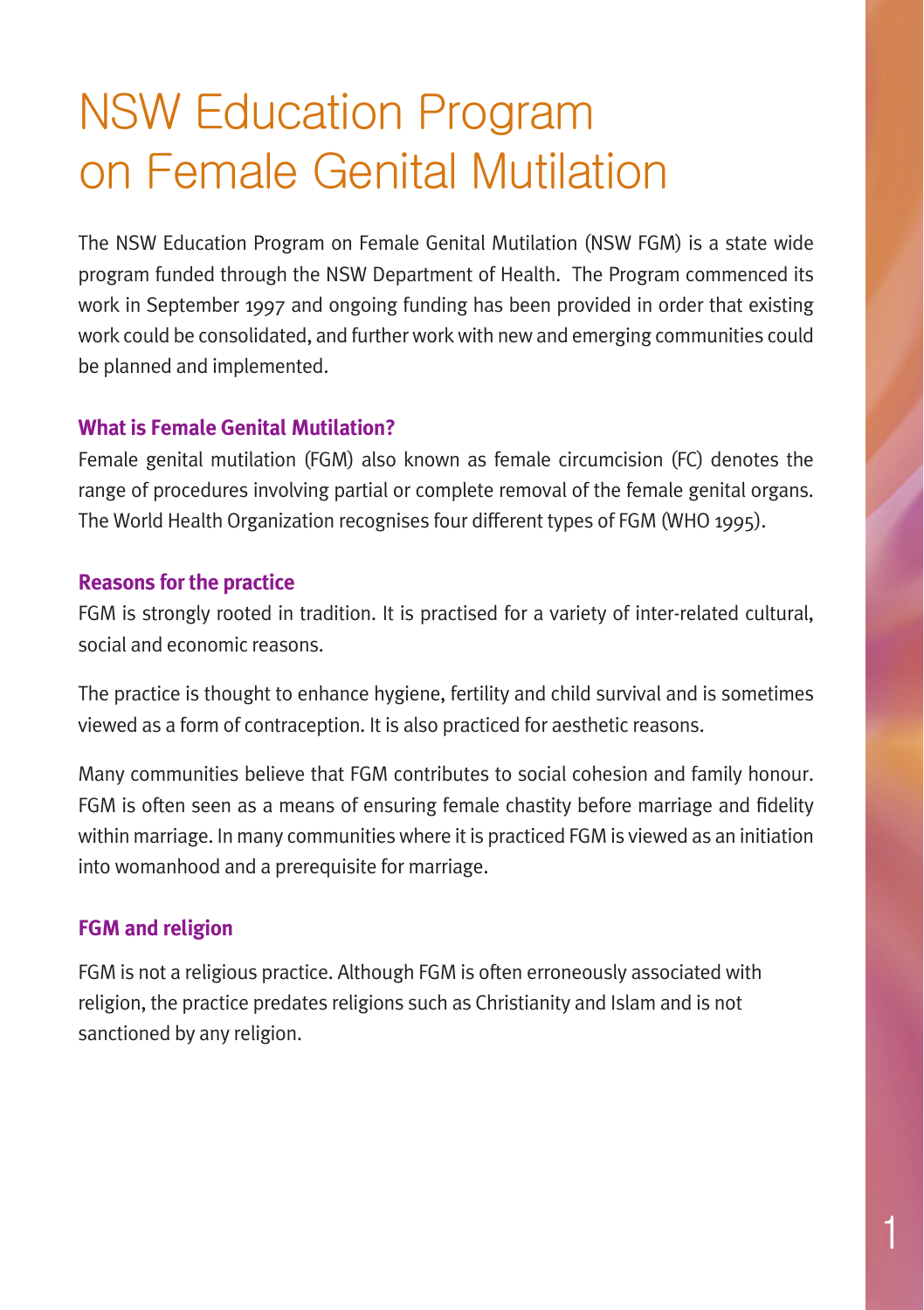#### **Countries affected by FGM**

Not all communities in countries where FGM is practiced perform FGM. It is quite possible for a country to have isolated communities practising FGM while more urban communities may not undertake the practice.

FGM occurs in more than 40 countries throughout the world. It is practised by communities in twenty-eight African countries, communities in the southern parts of the Arabian Peninsula and along the Persian Gulf and in communities in India, Indonesia and Malaysia.

#### **Health consequences of FGM**

The effects of FGM vary from woman to woman. Some women will experience severe physical and mental health problems while others may appear not to experience side effects.

Chronic health impacts include difficulties with sexual intercourse, menstrual problems, recurrent urinary and kidney infections, infertility, acute problems during labour and birth, incontinence, prolapses, fistulas, difficulty in using some contraceptive methods and sexual dysfunction. The psychological effects can include severe depression, loss of sleep, nightmares and post-traumatic stress syndrome.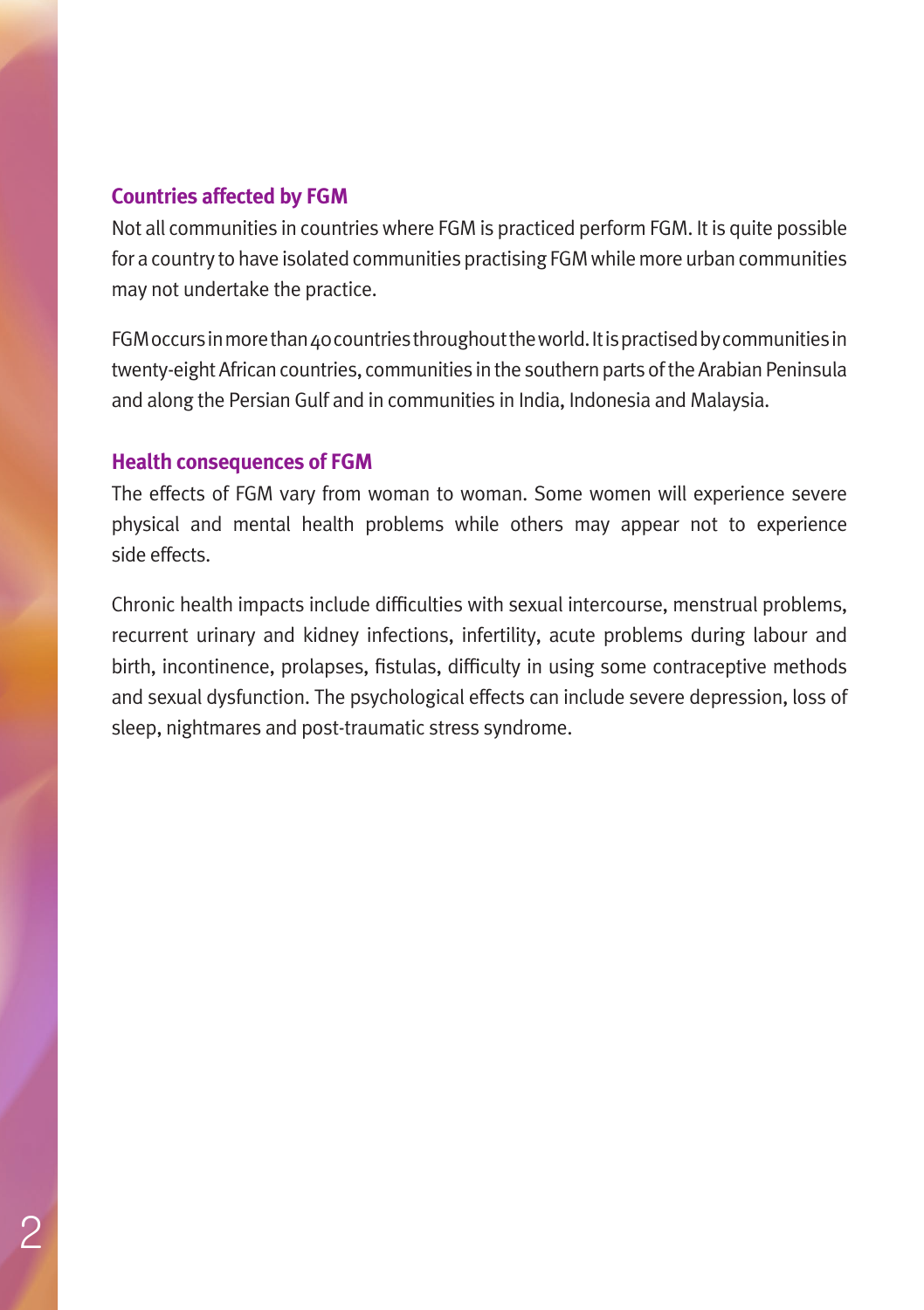# NSW Legislation

### **What is the law in NSW regarding the practice of FGM?**

Crimes Amendment (Female Genital Mutilation) Act 2014 (NSW) states that FGM is is against the law.

If any person is found guilty of performing, or arranging for FGM to be done to a female baby, a girl or a woman in NSW they can be imprisoned for up to 21 years. If any person is found guilty of taking or arranging for a female baby, girl or a women to be taken out of NSW, to another Australian state or overseas, can be imprisoned for up to 21 years.

#### **A person cannot:**

- Excise, infibulate or mutilate the whole or any part of the labia minora or labia majora or clitoris of another person
- Aid, abet, counsel or procure a person to perform any of these acts on another person

#### **This means that it is against the law to:**

- Circumcise a woman, girl or female baby
- Remove or cut out any part of the female genital area ('excise')
- Stitch up the labia majora or labia minora of the female genitalia (infibulate)
- Cut the clitoris or part of the clitoris
- Damage the female genital area in other ways.

### **When the law says that a person cannot "aid, abet, counsel, or procure" a person to perform FGM, this means that it is also against the law to:**

- Assist someone else to perform these acts
- Have someone else perform these acts on your behalf
- Be aware of these acts having been committed and not report the action.

The law on FGM aims to stop FGM, however, other types of injuries to the female genitalia can also be considered assault and wounding and are offences under the NSW Crimes Act.

#### **What happens if someone breaks the law?**

Someone who performs FGM can be imprisoned for up to t**w**enty one (21) years.

The punishment is the same when a person helps or assists or procures someone else to perform FGM.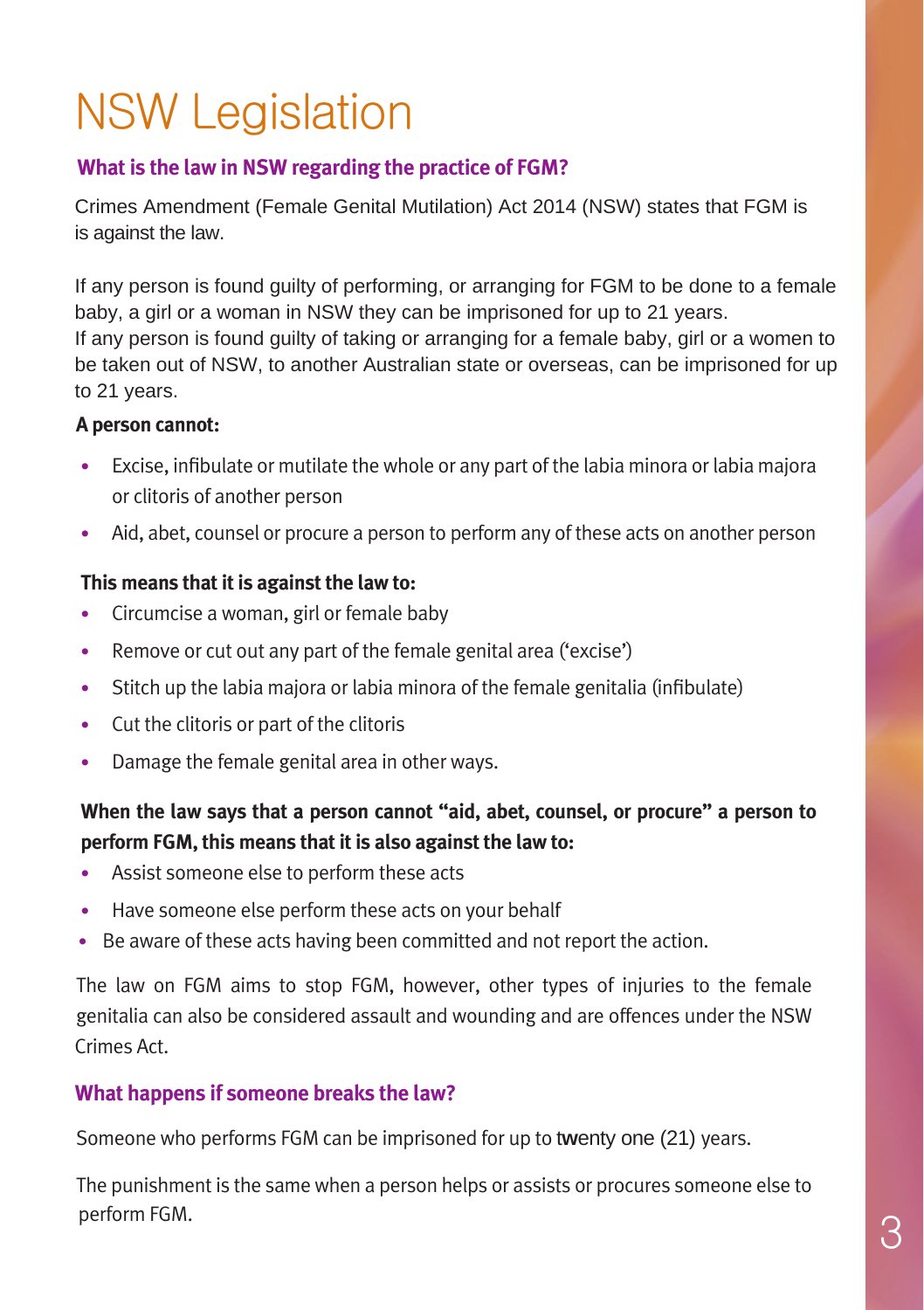#### **Who must report FGM to the authorities?**

People employed in particular occupations are mandated (legally bound) to report this offence:

- The law says that a medical practitioner must report FGM to the Director General of the Department of Health, if FGM is carried out on a child who is under 16 years of age.
- FGM is identified as child abuse in NSW. The Children and Young Persons (Care and Protection) Act 1998 mandates a wide range of people in occupations working with children to report to the NSW Department of Community Services any "current concerns" and/or reasonable grounds to suspect "risk of harm" relating to children. For the purposes of this law a child is a person under 16 years. People mandated to report such offences, or the suspicion of such offences having occurred include health workers, teachers, childcare workers, disability workers and the NSW Police.

#### **Which communities does the Program work with in NSW?**

The Program works with communities from Egyptian, Ethiopian, Kurdish (Iraq), Kenyan, Liberian, Nigerian, Sierra Leonean, Ethiopian, Indonesian, Somali and Sudanese backgrounds now resident in NSW. The program is also developing links with new and emerging communities across the State, who may be at risk of FGM.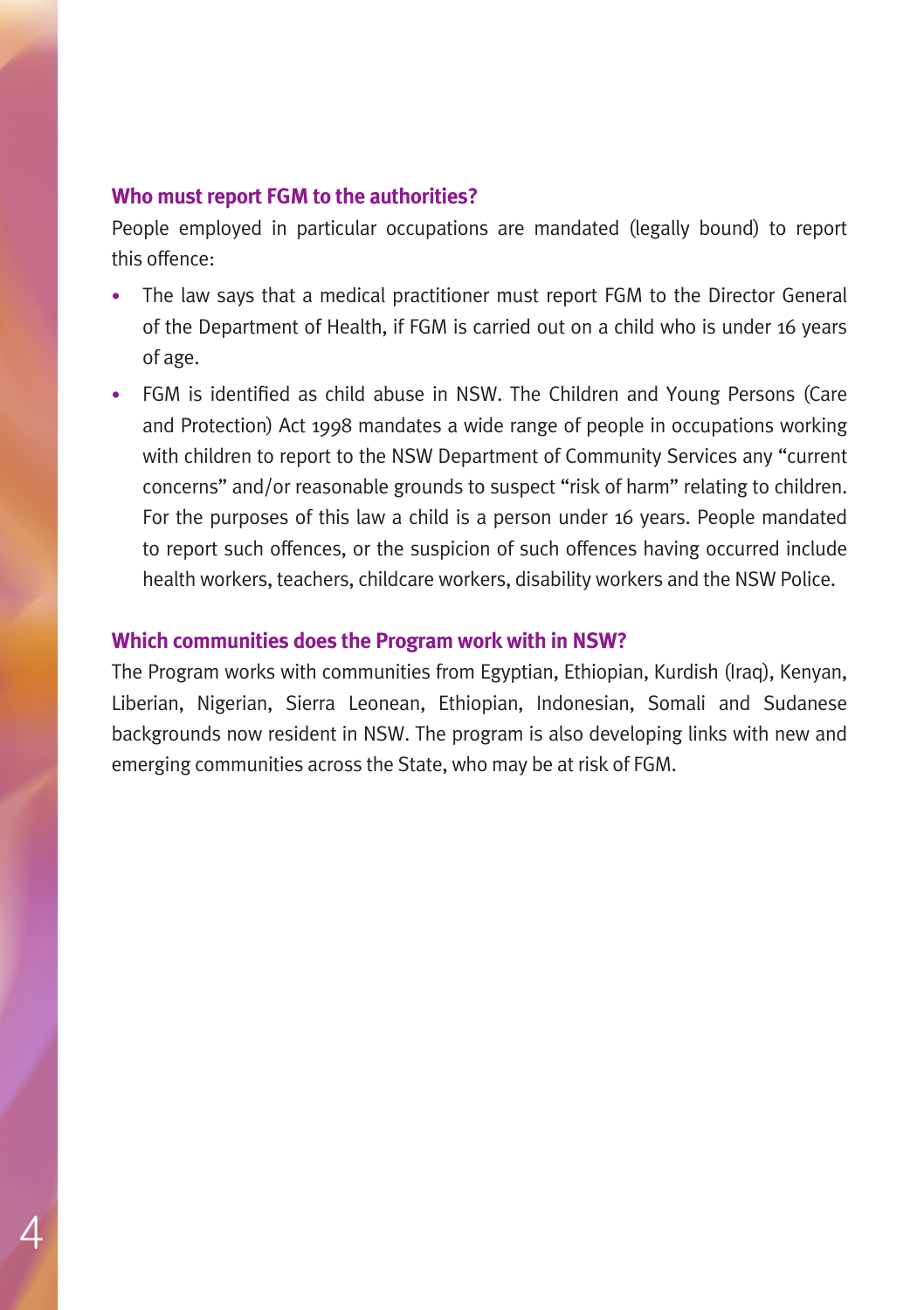# Other Questions Related to FGM

#### **Are there any surgical procedures to the female genitalia that are allowed?**

The law allows a surgical operation that is:

- Necessary for the health of a person and which is performed by a medical practitioner
- Medically necessary during labour or birth and which is performed by a medical practitioner, midwife or medical student registered in Australia
- A sexual reassignment procedure, which is performed by a medical practitioner (a sexual reassignment procedure is part of a sex change operation when a doctor operates to change a man into a woman or a woman into a man)

The law says that only matters related to the "medical welfare" of a person can be taken into account when deciding whether an operation is necessary for the health of a person.

#### **Can anyone perform FGM for cultural reasons?**

No. The only surgical operations allowed are those listed above.

#### **Can anyone perform FGM if a woman or girl agrees to it?**

No. It is against the law to carry out FGM even if the woman or girl wants it done.

### **Can anyone go to another country or another part of Australia to perform FGM?**

No. If a woman, girl or female baby normally lives in New South Wales, it is against the law to have FGM performed on her in another country or in any state of Australia.

### **Can anyone restitch (re-infibulate) a woman after childbirth?**

Yes in certain circumstances. Re-stitching following childbirth can only occur if the doctor considers it is necessary for the mental or physical health of the woman and the woman has made an informed decision. Re-stitching can only occur where a woman has experienced tearing as a result of childbirth.'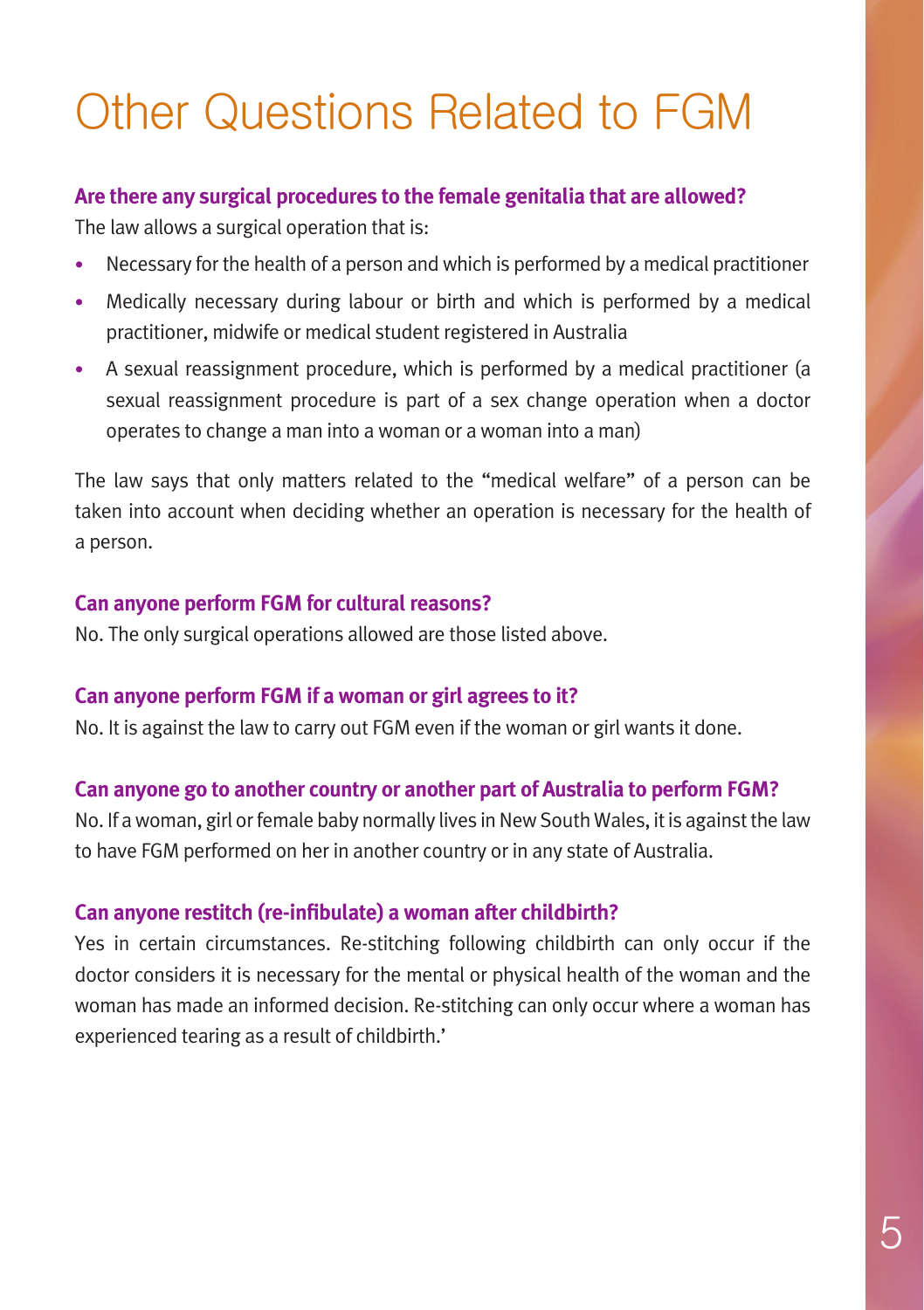# NSW Program Goals

#### **The Program's goals are to:**

- Promote the development of a consistent and holistic health approach in working with communities and facilitate support and access to the full range of services for women, girls and their families affected by, or at risk of, the practice
- Prevent the occurrence of FGM in NSW through an emphasis on community education, information and support
- Assist women, girls and their families living in NSW who have been affected by FGM to minimise the harmful effects
- Strengthen community ownership of the issues, and promote appropriate approaches to the prevention of FGM in NSW

The Program maintains that the practising communities, who are the custodians of the practice, can best achieve prevention of FGM.

The Program is based on the principles of community development, and the belief that community empowerment is at the core of community capacity building. The strategies developed empower the communities to build their capacities towards prevention of the practice.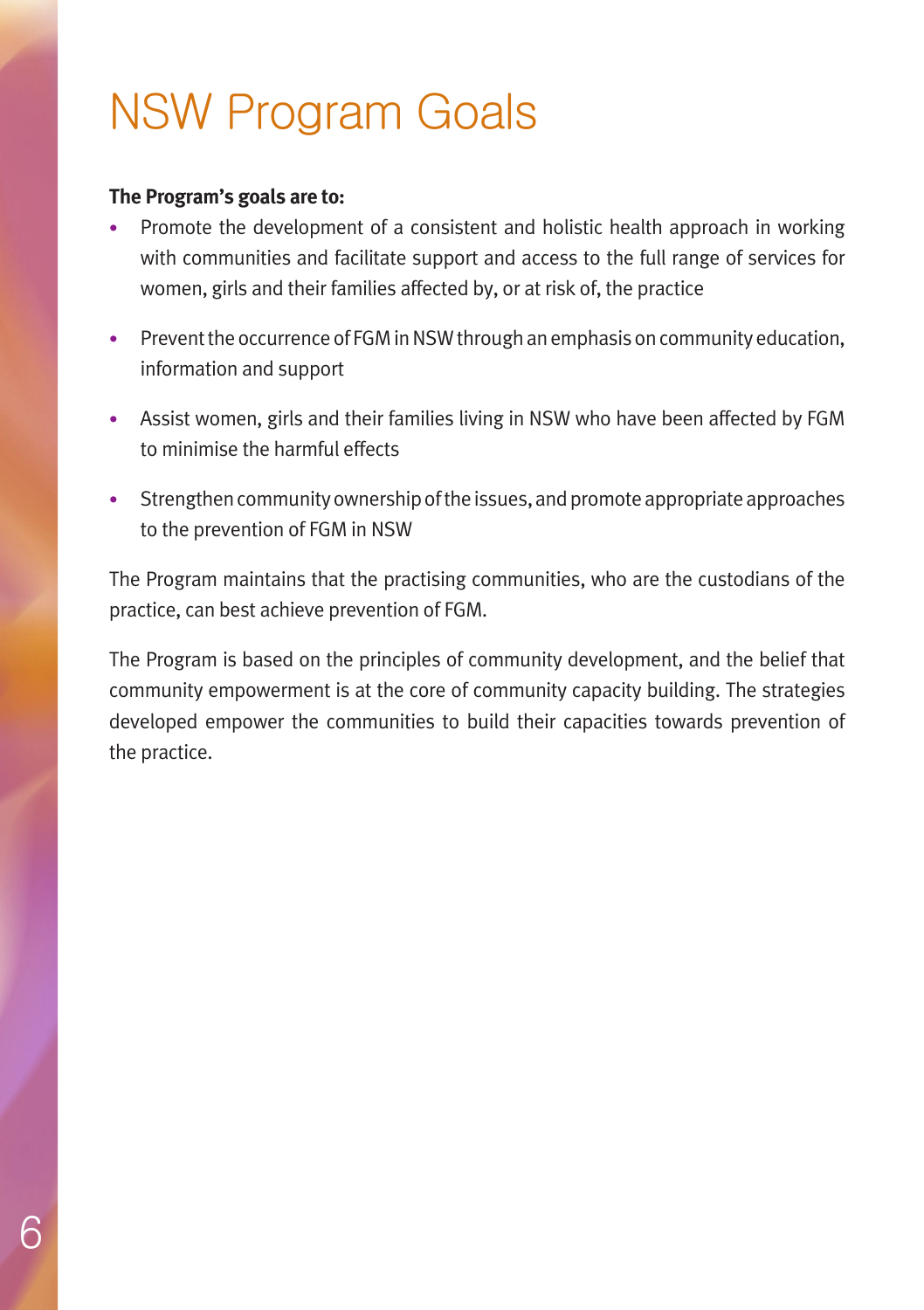# NSW Program Structure

#### **Professional Education and Training**

The Professional Education Program targets counsellors, youth workers, health services, relevant government and non-government education, welfare workers and police. Training offered covers clinical case management and counselling responses to FGM in order to equip workers to provide care in a sensitive non-judgmental manner to women and girls affected by FGM.

#### **The Community Education Program**

The Community Education Program works directly with communities resident in NSW, who have come from countries where FGM is practiced.

Women's Health and Traditions in A New Society (WHATINS) is the main community education strategy for the women's health program. This is an 11-session education program conducted by bi-lingual community workers (BCW) with women in the target communities. WHATINS aims to explore women's health issues, including the health aspects of FGM and the NSW law on FGM. The WHATINS program provides a safe and comfortable environment in which women can confront their own experiences with the practice.

All strategies are based on the core values of respecting and valuing culture whilst emphasising the harmful nature of the practice to the health and well-being of the women and children affected.

The strategies recognise the knowledge base of members of the communities and tap into their existing knowledge and capacities to expand the scope of the program. Individual cultural contexts are explored towards working in a culturally competent manner.

#### **Strategies**

Several strategies have been employed over the past ten years including:

- The Communication Strategy Silver Award Winner of the Premier's Public Sector Awards in 2000
- Community Conference (part of communication strategy)
- Religious Leaders Forums
- Residential Camps for Sierra Leone Women and Children (Cabaslot Fiestas 2003/2005)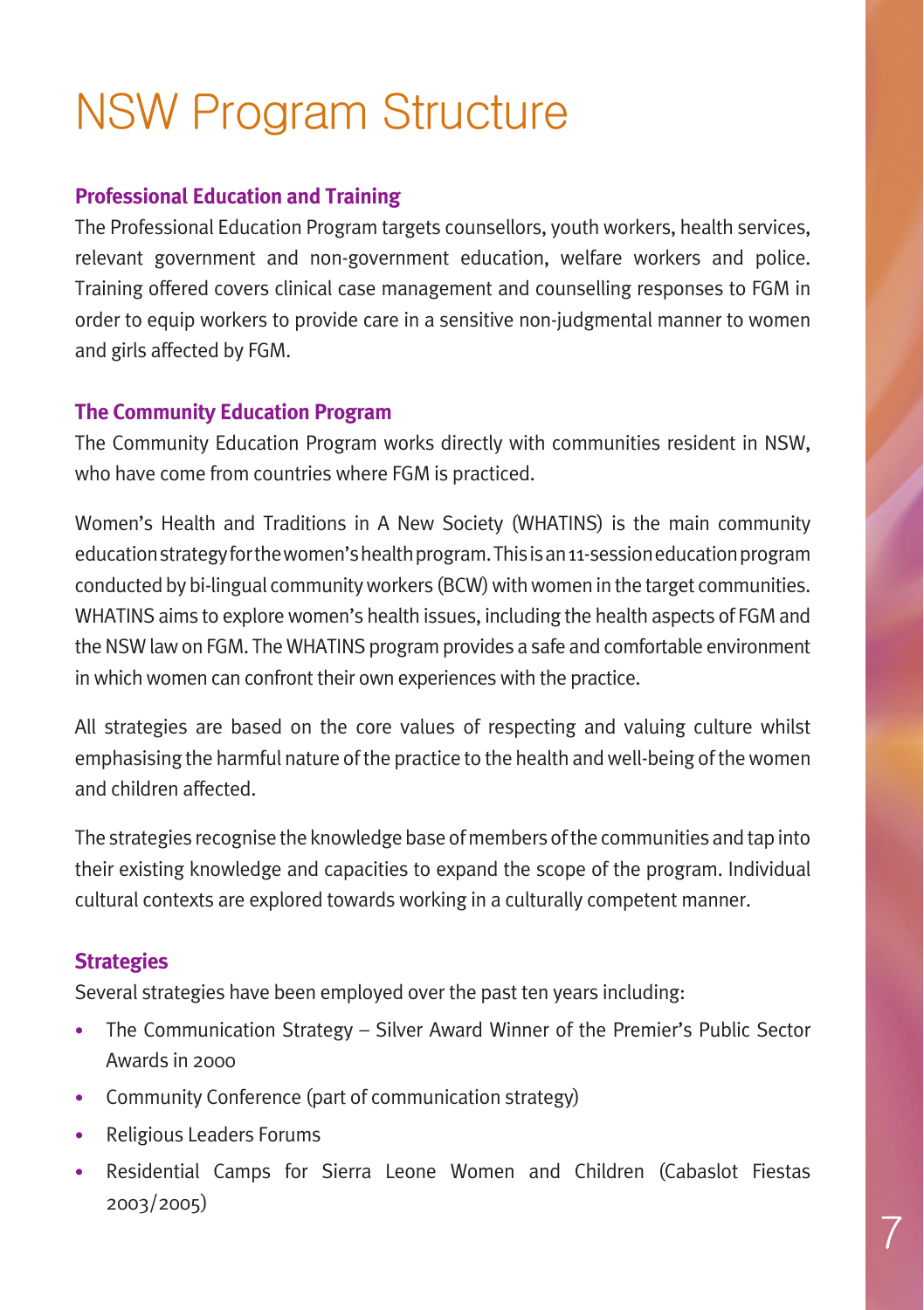- The celebration of International Day of Zero Tolerance to FGM (2005/2006/2007)
- The Inaugural Men's Seminar (2006), Second Men's Seminar (2008)
- A coordinated education strategy for both professional personnel and community members in the regional centers of Coffs Harbour and Newcastle
- Outreach to regional and rural NSW
- Celebrating culture and healthy traditions

### **Location**

The Program's office is located in the grounds of Cumberland Hospital.

### **Health Care Interpreter Service**

The Health Care Interpreter Service (HCIS) provides professional and confidential interpreting and translating services. Services are available in over 120 languages, including AUSLAN (Australian Sign Language) for the Deaf clients. NSW FGM can work with HCIS as required.

### **Program Personnel**

A Program Manager, two Project Officers, and a part time Professional Support and Administrative Officer staff the NSW FGM Program. The Community Education Officer is assisted by a group of trained and highly competent contracted Bilingual Community Workers (BCW's) from the practicing communities.

### **Postal Address:**

NSW Education Program on Female Genital Mutilation Locked Mail Bag 7118 Parramatta BC NSW 2150

## **Contact Numbers:**

Phone: (02) 9840 3777 Fax: (02) 9840 3004

More information about the NSW FGM Program and resources can be found on the website **www.dhi.gov.au/fgm**.